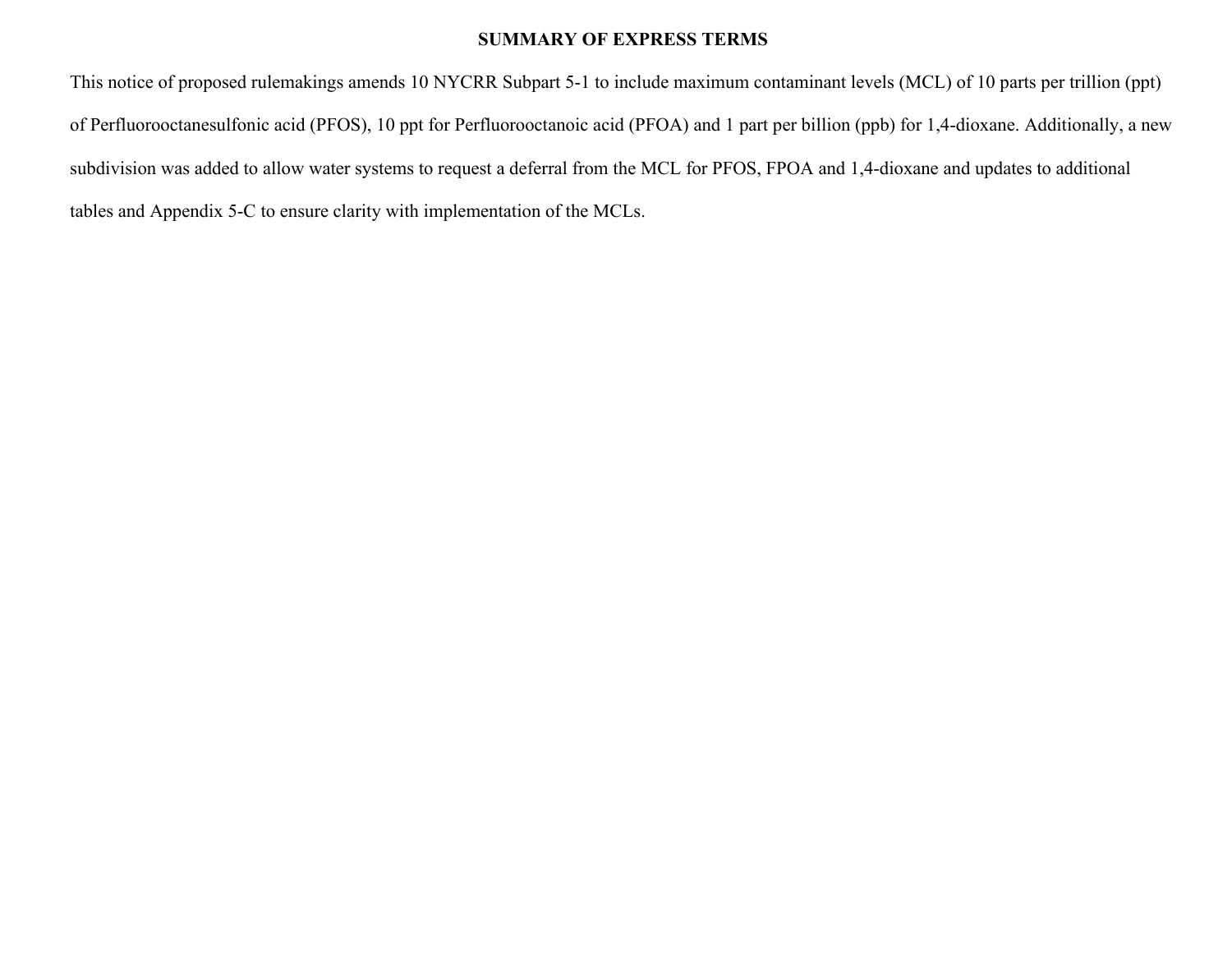Pursuant to the authority vested in the Public Health and Health Planning Council and the Commissioner of Health by section 225 of the Public Health Law, Subpart 5-1 of Title 10 (Health) of the Official Compilation of Codes, Rules and Regulations of the State of New York is amended, to be effective upon publication of a Notice of Adoption in the New York State Register, to read as follows:

#### A new subdivision (p) is added to Section 5-1.51 to read as follows:

 (p) A system implementing corrective actions to comply with the MCL for Perfluorooctanesulfonic acid (PFOS), Perfluorooctanoic acid (PFOA), and 1,4-dioxane listed in section 5-1.52 table 3 of this subpart may request that the State defer actions for determining MCL violations prescribed in section 5-1.52 table 3 of this subpart for up to 24 months past the effective date of the PFOS, PFOA or 1,4-dioxane MCL. The system shall make such requests in writing within 90 days of the effective date of such MCL. Requests shall document that a deferral period is necessary for a system to implement corrective actions to achieve compliance with the MCL for PFOS, PFOA or 1,4-dioxane and include a timeline with specific milestones for State review and approval. A public notice shall be distributed within 30 days of receiving notification from the State that a deferral has been granted. Systems operating with a deferral approved by the State shall comply with any interim monitoring, public notification or other conditions required by the State, including but not limited to a timeline for implementation of a corrective action plan. Deferrals granted under this subdivision may be renewed, upon request, for up to an additional twelve months if the system establishes to the satisfaction of the State that it is taking all practical steps to meet the corrective action plan on which the initial deferral was conditioned. Failure to meet any deferral conditions shall constitute a violation of this section and may result in immediate deferral revocation. Notice of revocation of a deferral shall will be issued inwriting by the State.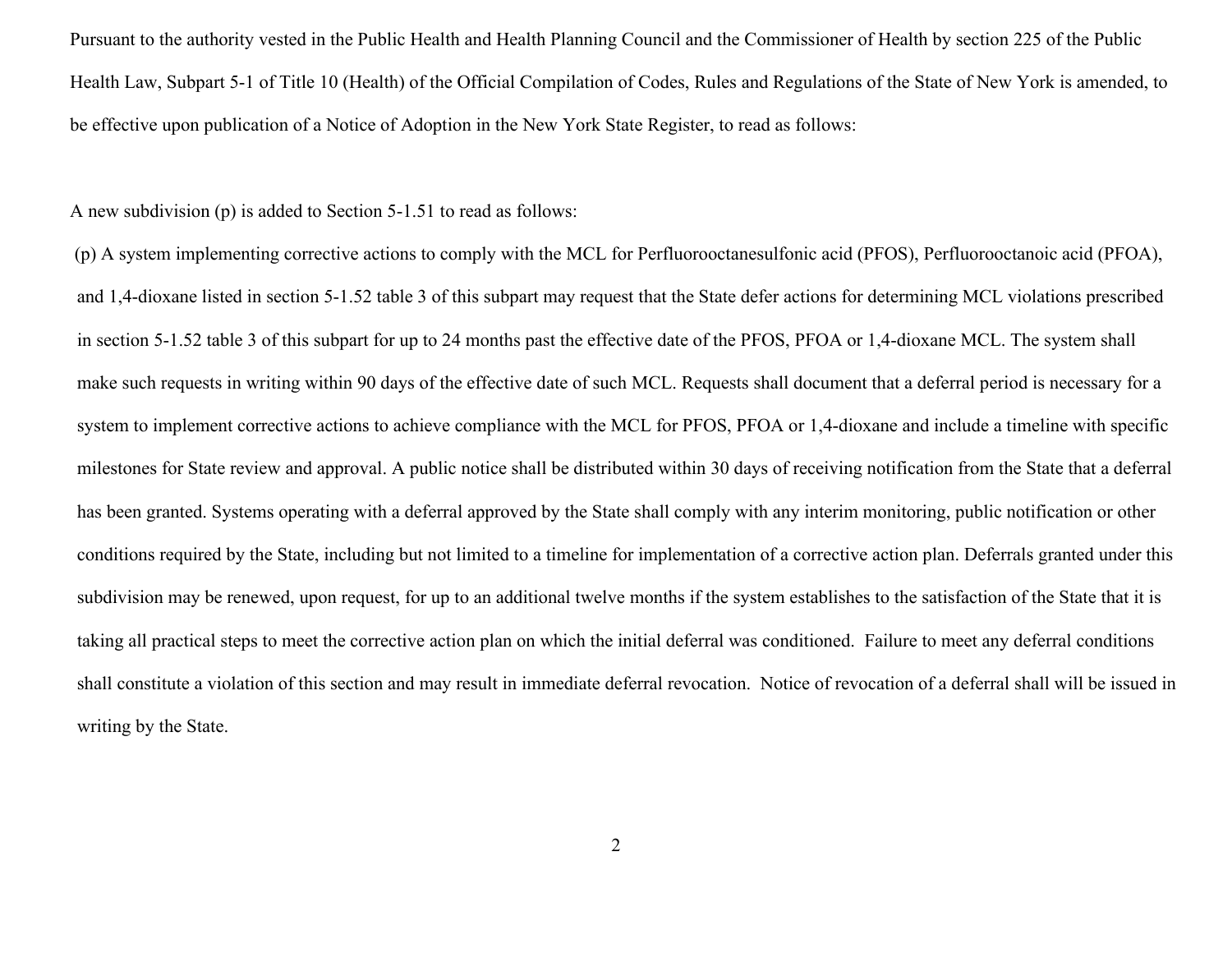|                                        | <b>MCL</b> | <b>Type of water</b>                |                                                                                                                                                                                                                                                                                                                                                                                                                                                                                                                                                                                   |
|----------------------------------------|------------|-------------------------------------|-----------------------------------------------------------------------------------------------------------------------------------------------------------------------------------------------------------------------------------------------------------------------------------------------------------------------------------------------------------------------------------------------------------------------------------------------------------------------------------------------------------------------------------------------------------------------------------|
| <b>Contaminants</b>                    | (mg/L)     | system                              | <b>Determination of MCL violation</b>                                                                                                                                                                                                                                                                                                                                                                                                                                                                                                                                             |
| General organic chemicals              |            | Community, NTNC<br>and Noncommunity | If the results of a monitoring sample analysis exceed the MCL, the<br>supplier of water shall collect one to three more samples from the                                                                                                                                                                                                                                                                                                                                                                                                                                          |
| Principal organic contaminant (POC)    | 0.005      |                                     | same sampling point, as soon as practical, but within 30 days. An<br>MCL violation occurs when at least one of the confirming samples is                                                                                                                                                                                                                                                                                                                                                                                                                                          |
| Unspecified organic contaminant (UOC)  | 0.05       |                                     | positive <sup>1</sup> and the average of the initial sample and all confirming<br>samples exceeds the MCL.                                                                                                                                                                                                                                                                                                                                                                                                                                                                        |
| Total POCs and UOCs                    | 0.1        |                                     |                                                                                                                                                                                                                                                                                                                                                                                                                                                                                                                                                                                   |
| Disinfection byproducts <sup>2,3</sup> |            | Community and NTNC                  | For systems required to monitor quarterly, the results of all analyses<br>at each monitoring location per quarter shall be arithmetically                                                                                                                                                                                                                                                                                                                                                                                                                                         |
| Total trihalomethanes                  | 0.080      |                                     | averaged and shall be reported to the State within 30 days of the<br>public water system's receipt of the analyses. A violation occurs if                                                                                                                                                                                                                                                                                                                                                                                                                                         |
| Haloacetic acids                       | 0.060      |                                     | the average of the four most recent sets of quarterly samples at a<br>particular monitoring location (12-month locational running annual<br>average (LRAA)) exceeds the MCL. If a system collects more than<br>one sample per quarter at a monitoring location, the system shall<br>average all samples taken in the quarter at that location to determine<br>a quarterly average to be used in the LRAA calculation. If a system<br>fails to complete four consecutive quarters of monitoring, compliance<br>with the MCL will be based on an average of the available data from |
|                                        |            |                                     | the most recent four quarters. An MCL violation for systems on<br>annual or less frequent monitoring that have been increased to<br>quarterly monitoring as outlined in Table 9A, is determined after four<br>quarterly samples are taken.                                                                                                                                                                                                                                                                                                                                        |
|                                        |            | Transient<br>noncommunity           | Not applicable.                                                                                                                                                                                                                                                                                                                                                                                                                                                                                                                                                                   |

**Table 3. Organic Chemicals Maximum Contaminant Level Determination**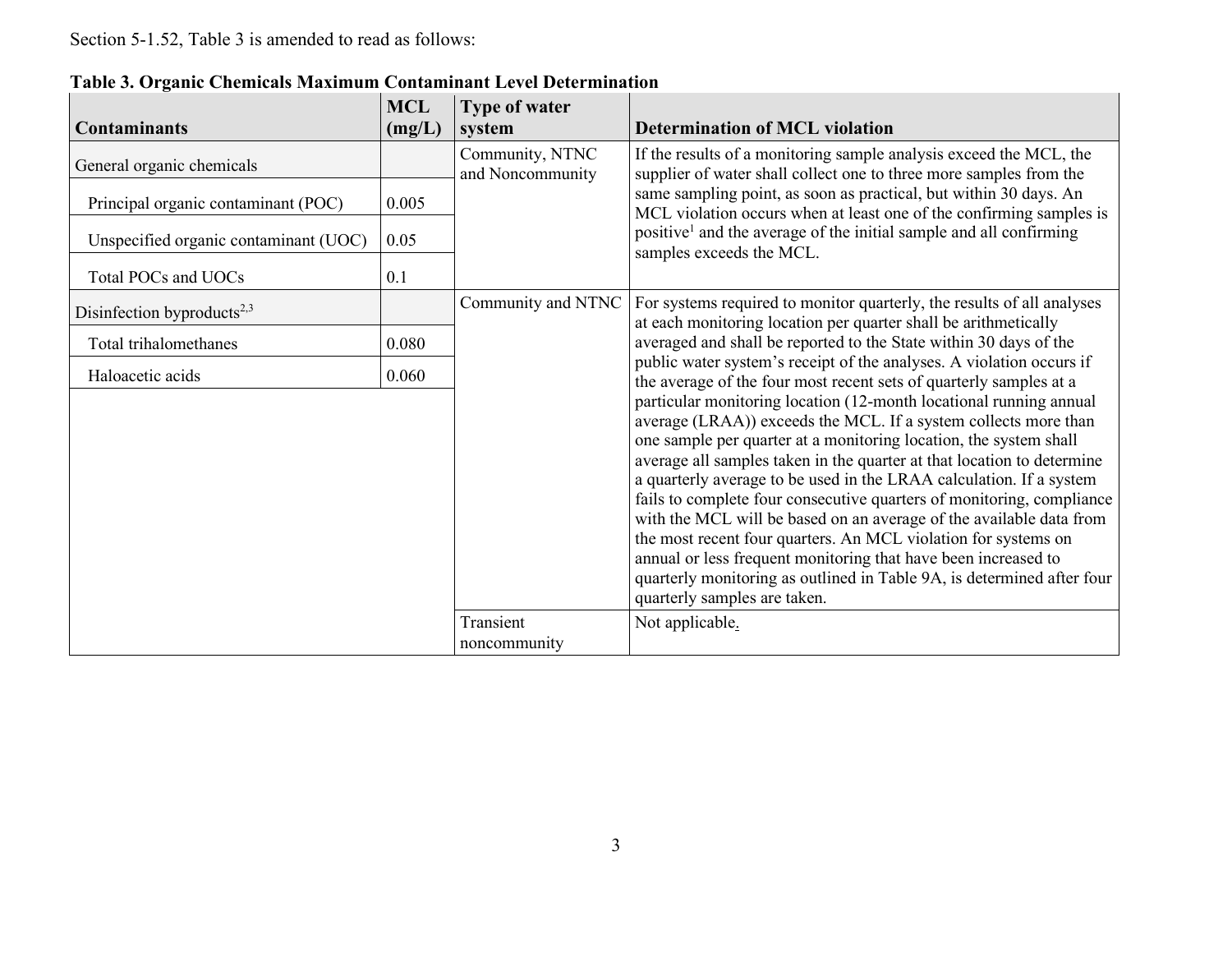|                                               | <b>MCL</b>  | <b>Type of Water</b> |                                                                                |
|-----------------------------------------------|-------------|----------------------|--------------------------------------------------------------------------------|
| <b>Contaminants</b>                           | (mg/L)      | <b>System</b>        | <b>Determination of MCL violation</b>                                          |
| Specific Organic Chemicals                    |             | Community,           | If the results of a monitoring sample analysis exceed the MCL,                 |
| Alachlor                                      | 0.002       | NTNC and             | the supplier of water shall collect one to three more samples from             |
|                                               |             | Noncommunity         | the same sampling point, as soon as practical, but within 30 days.             |
| Aldicarb                                      | 0.003       |                      | An MCL violation occurs when at least one of the confirming                    |
| Aldicarb sulfone                              | 0.002       |                      | samples is positive <sup>1</sup> and the average of the initial sample and all |
| Aldicarb sulfoxide                            | 0.004       |                      | confirming samples exceeds the MCL.                                            |
| Atrazine <sup>4</sup>                         | 0.003       |                      |                                                                                |
| Benzo(a)pyrene                                | 0.0002      |                      |                                                                                |
| Carbofuran                                    | 0.04        |                      |                                                                                |
| Chlordane                                     | 0.002       |                      |                                                                                |
| Di(2-ethylhexyl)phthalate                     | 0.006       |                      |                                                                                |
| Dibromochloropropane (DBCP)                   | 0.0002      |                      |                                                                                |
| $2,4-D$                                       | 0.05        |                      |                                                                                |
| Dinoseb                                       | 0.007       |                      |                                                                                |
| 1,4-Dioxane                                   | 0.0010      |                      |                                                                                |
| Diquat                                        | 0.02        |                      |                                                                                |
| Endrin                                        | 0.0020.0000 |                      |                                                                                |
| Ethylene dibromide (EDB)                      | 5           |                      |                                                                                |
| Heptachlor                                    | 0.0004      |                      |                                                                                |
| Heptachlor epoxide                            | 0.0002      |                      |                                                                                |
| Hexachlorobenzene                             | 0.001       |                      |                                                                                |
| Lindane                                       | 0.0002      |                      |                                                                                |
| Methoxychlor                                  | 0.04        |                      |                                                                                |
| Methyl-tertiary-butyl-ether (MTBE)            | 0.010       |                      |                                                                                |
| Pentachlorophenol                             | 0.001       |                      |                                                                                |
| Perfluorooctanesulfonic acid (PFOS)           | 0.0000100   |                      |                                                                                |
| Perfluorooctanoic acid (PFOA)                 | 0.0000100   |                      |                                                                                |
| Polychlorinated biphenyls (PCBs) <sup>5</sup> | 0.0005      |                      |                                                                                |
| Propylene glycol                              | 1.0         |                      |                                                                                |
| Simazine                                      | 0.004       |                      |                                                                                |
| Toxaphene                                     | 0.003       |                      |                                                                                |
| $2,4,5$ -TP (Silvex)                          | 0.01        |                      |                                                                                |
| $2,3,7,8$ -TCDD (Dioxin)                      | 0.00000003  |                      |                                                                                |
| Vinyl chloride                                | 0.002       |                      |                                                                                |

# **Table 3. Organic Chemicals Maximum Contaminant Level Determination (continued)**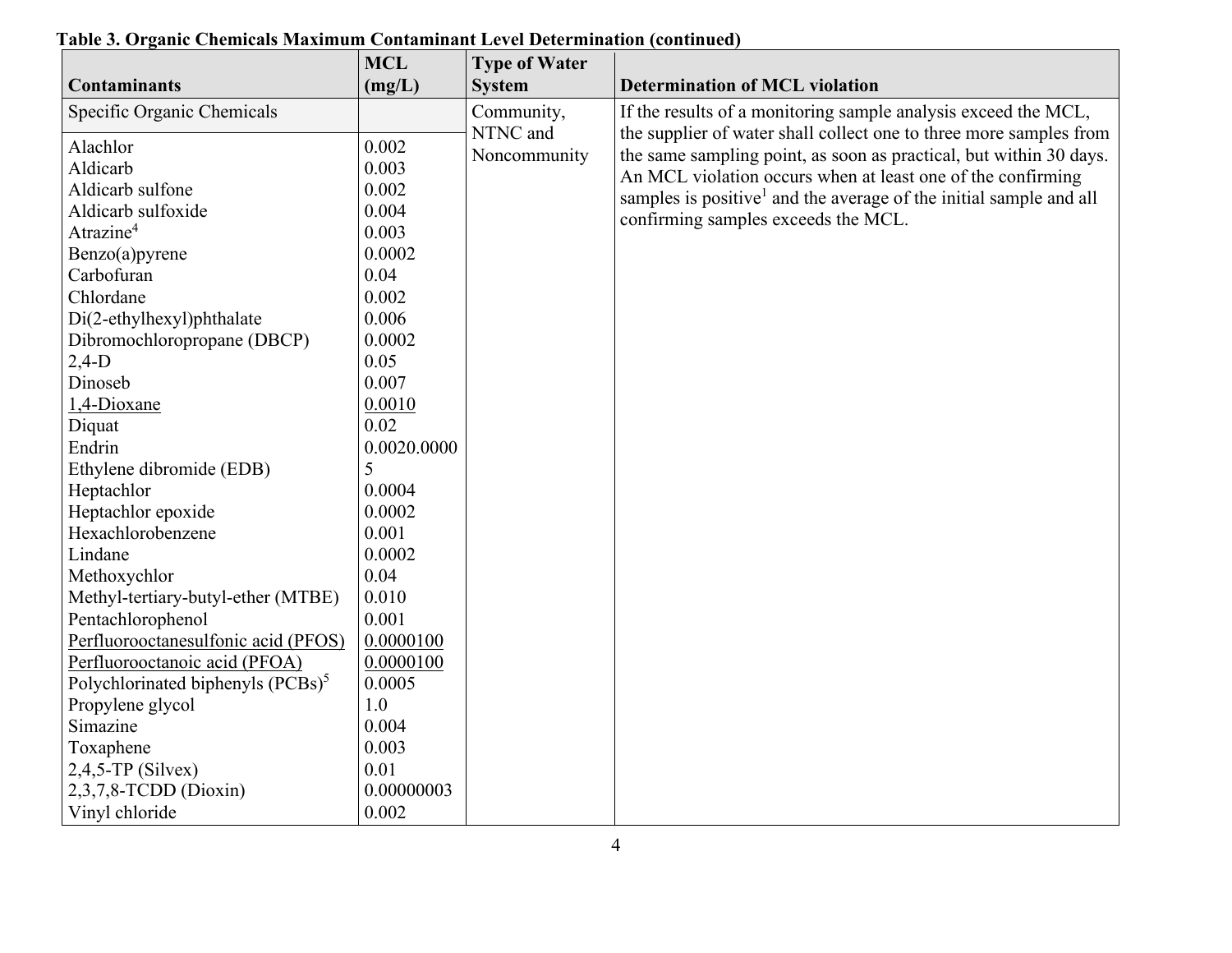# **Table 3 (continued)**

 $<sup>1</sup>$  A sample is considered positive when the quantity reported by the State approved laboratory is greater than or equal to the method detection limit.</sup>

 $2$ For systems monitoring yearly or less frequently, the sample results for each monitoring location is considered the LRAA for that monitoring location. Systems required to conduct monitoring at a frequency that is less than quarterly shall monitor in the calendar month identified in the monitoring plan developed under section 5- 1.51(c). Compliance calculations shall be made beginning with the first compliance sample taken after the compliance date.

 $3$  Systems that are demonstrating compliance with the avoidance criteria in section 5-1.30(c), shall comply with the TTHM and HAA5 LRAA MCLs; however the LRAA MCLs are not considered for avoidance purposes. For avoidance purposes, TTHMs and HAA5s are based on a running annual average of analyses from all monitoring locations.

<sup>4</sup> Syngenta Method AG–625, "Atrazine in Drinking Water by Immunoassay," February 2001, available from Syngenta Crop Protection, Inc., 410 Swing Road, P.O. Box 18300, Greensboro, NC 27419. Telephone: 336–632–6000, may not be used for the analysis of atrazine in any system where chlorine dioxide is used for drinking water treatment. In samples from all other systems, any result for atrazine generated by Method AG–625 that is greater than one-half the maximum contaminant level (MCL) (in other words, greater than  $0.0015$ mg/L or 1.5  $\mu$ g/L) must be confirmed using another approved method for this contaminant and should use additional volume of the original sample collected for compliance monitoring. In instances where a result from Method AG–625 triggers such confirmatory testing, theconfirmatory result is to be used to determine compliance

<sup>5</sup> If PCBs (as one of seven Aroclors) are detected in any sample analyzed using EPA Method 505 or 508, the system shall reanalyze the sample using EPA Method 508A to quantitate PCBs (as decachlorobiphenyl). Compliance with the PCB MCL shall be determined based upon the quantitative results of analyses using Method 508A.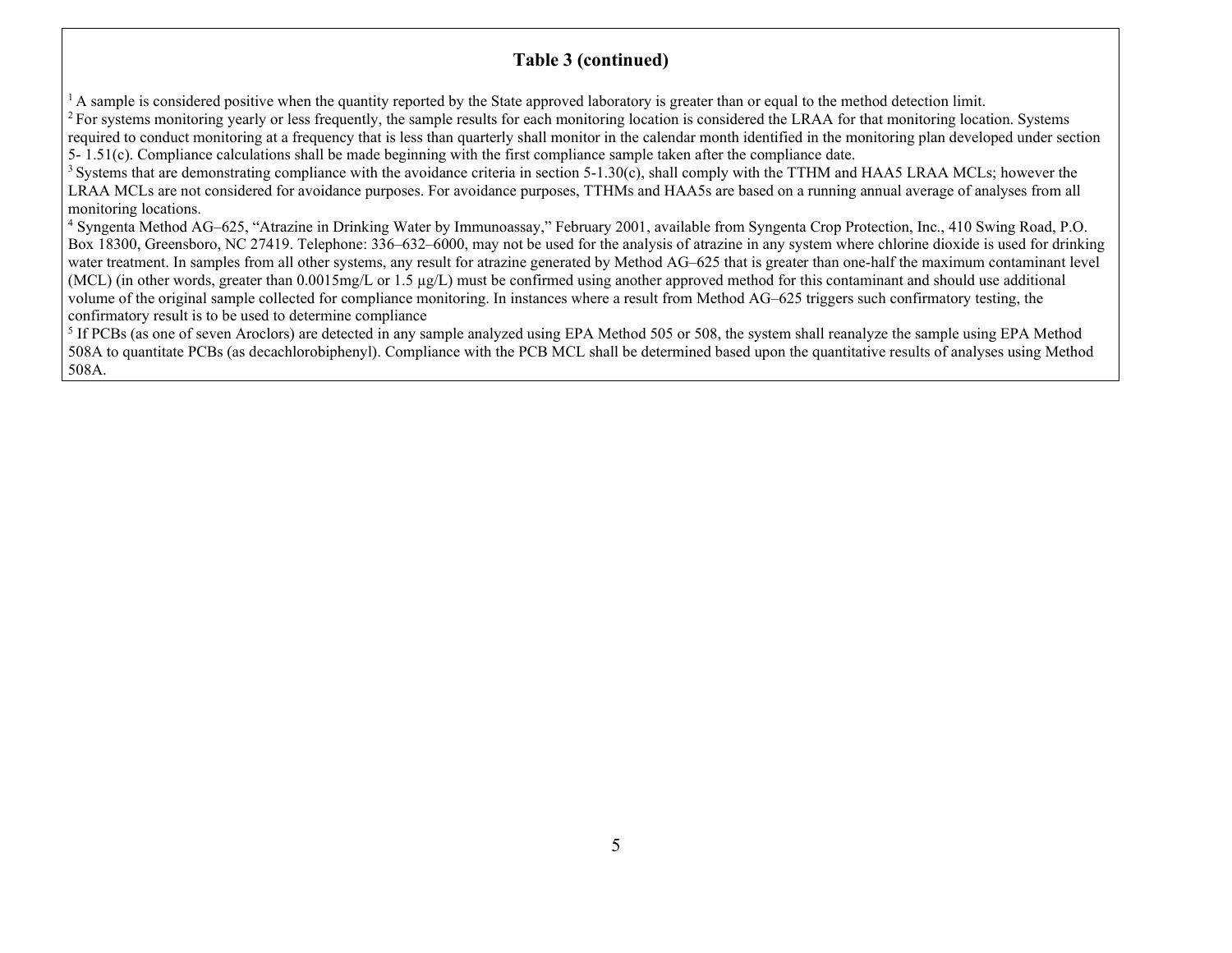Section 5-1.52, Table 9C is repealed and replaced with a new Table 9C to reads as follows:

|                                                                                                                                                          | Contaminant                                                                                                                                                                                                                                                                                                                                                             | <b>Type of water</b><br>system                                                                                                          | <b>Initial</b><br>requirement <sup>1</sup>                                | <b>Continuing</b><br>requirement<br>where<br>detected <sup>1,2,3,4</sup> | Continuing<br>requirement where<br>not detected <sup>1</sup>            |
|----------------------------------------------------------------------------------------------------------------------------------------------------------|-------------------------------------------------------------------------------------------------------------------------------------------------------------------------------------------------------------------------------------------------------------------------------------------------------------------------------------------------------------------------|-----------------------------------------------------------------------------------------------------------------------------------------|---------------------------------------------------------------------------|--------------------------------------------------------------------------|-------------------------------------------------------------------------|
| Alachlor<br>Aldicarb<br>Aldicarb sulfone<br>Aldicarb sulfoxide<br>Aldrin                                                                                 | Ethylene Dibromide<br>Glyphosate<br>Heptachlor<br>Heptachlor epoxide<br>Hexachlorobenzene                                                                                                                                                                                                                                                                               | Community and<br>Nontransient<br>Noncommunity<br>serving 3,300 or<br>more persons <sup>3</sup>                                          | Quarterly<br>sample per<br>source, for one<br>year <sup>5</sup>           | Quarterly                                                                | One sample every<br>eighteen months per<br>source $6,7,8$               |
| Atrazine<br>Benzo(a)pyrene<br><b>Butachlor</b><br>Carbaryl<br>Carbofuran<br>Chlordane<br>Dalapon<br>Di(2-ethylhexyl)adipate<br>Di(2-ethylhexyl)phthalate | Hexachlorocyclopentadiene<br>3-Hydroxycarbofuran<br>Lindane<br>Methomyl<br>Methoxychlor<br>Metolachlor<br>Metribuzin<br>Oxamyl (vydate)<br>Pentachlorophenol<br>Perfluorooctanesulfonicacid (PFOS)<br>Perfluorooctanoic acid (PFOA)<br>Picloram<br>Polychlorinated biphenyls<br>Propachlor<br>Simazine<br>$2,3,7,8$ -TCDD (Dioxin)<br>$2,4,5$ -TP (Silvex)<br>Toxaphene | Community and<br>Nontransient<br>Noncommunity<br>serving fewer<br>than 3,300<br>persons and<br>more than 149<br>service<br>connections  | Quarterly<br>samples per<br>entry point, for<br>one year <sup>6,7,8</sup> | Quarterly                                                                | Once per entry point<br>every three years <sup><math>6,7,8</math></sup> |
| Dibromochloropropane<br>Dicamba<br>$2,4-D$<br>Dieldrin<br>Dinoseb<br>1,4-Dioxane<br>Diquat<br>Endothall<br>Endrin                                        |                                                                                                                                                                                                                                                                                                                                                                         | Community and<br>Nontransient<br>Noncommunity<br>serving fewer<br>than 3,300<br>persons and<br>fewer than 150<br>service<br>connections | Quarterly<br>samples per<br>entry point for<br>one year <sup>6,7,8</sup>  | Quarterly                                                                | Once per entry point<br>every three years <sup><math>6,7,8</math></sup> |
|                                                                                                                                                          |                                                                                                                                                                                                                                                                                                                                                                         | Noncommunity<br>excluding<br><b>NTNC</b>                                                                                                | <b>State</b><br>discretion <sup>9</sup>                                   | State discretion <sup>9</sup>                                            | State discretion <sup>9</sup>                                           |

**Table 9C. Additional Organic Chemicals - Minimum Monitoring Requirements**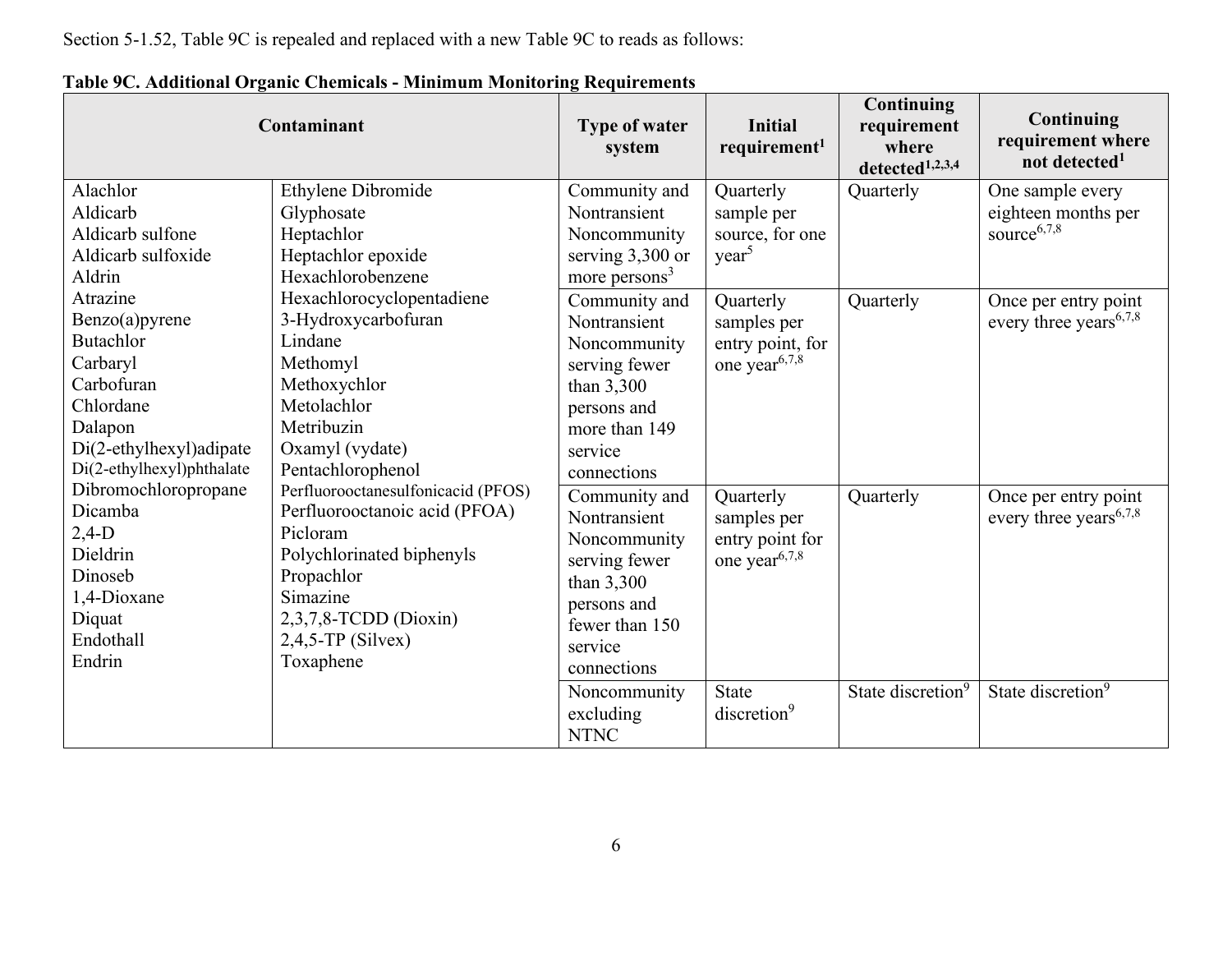# **Table 9C (continued)**

<sup>1</sup>The location for sampling of each ground water source of supply shall be between the individual well and at or before the first service connection and before mixing with other sources, unless otherwise specified by the State to be at the entry point representative of the individual well. Public water systems which take water from a surface water body or watercourse shall sample at points in the distribution system representative of each source or at entry point or points to the distribution system after any water treatment plant.

<sup>2</sup>The State may decrease the quarterly monitoring requirement to annually provided that system is reliably and consistently below the MCL based on a minimum of two quarterly samples from a ground water source and four quarterly samples from a surface water source. Systems which monitor annually must monitor during the quarter that previously yielded the highest analytical result. Systems serving fewer than 3,300 persons and which have three consecutive annual samples without detection may apply to the State for a waiver in accordance with footnote 6.

<sup>3</sup>If a contaminant is detected, repeat analysis must include all analytes contained in the approved analytical method for the detected contaminant.

<sup>4</sup>Detected as used in the table shall be defined as reported by the State approved laboratory to be greater than or equal to the method detection limit.

 ${}^{5}$ The State may allow a system to postpone monitoring for a maximum of two years, if an approved laboratory is not reasonably available to do a required analysis within the scheduled monitoring period.

<sup>6</sup>The State may waive the monitoring requirement for a public water system that submits information every three years to demonstrate that a contaminant or contaminants was not used, transported, stored or disposed within the watershed or zone of influence of the system.

The State may reduce the monitoring requirement for a public water system that submits information every three years to demonstrate that the public water system is invulnerable to contamination. If previous use of the contaminant is unknown or it has been used previously, then the following factors shall be used to determine whether a waiver is granted.

- a. Previous analytical results.
- b. The proximity of the system to a potential point or nonpoint source of contamination. Point sources include spills and leaks of chemicals at or near a water treatment facility or at manufacturing, distribution, or storage facilities, or from hazardous and municipal waste landfills and other waste handling or treatment facilities. Nonpoint sources include the use of pesticides to control insect and weed pests on agricultural areas, forest lands, home and gardens, and other land application uses.
- c. The environmental persistence and transport of the pesticide, PCBs, PFOA, PFOS or 1,4-dioxane.
- d. How well the water source is protected against contamination due to such factors as depth of the well and the type of soil and the integrity of the well casing.
- e. Elevated nitrate levels at the water supply source.
- f. Use of PCBs in equipment used in production, storage or distribution of water.

<sup>8</sup>The State may allow systems to composite samples in accordance with the conditions in Appendix 5-C of this Title.

<sup>9</sup>State discretion shall mean requiring monitoring when the State has reason to believe the MCL has been violated, the potential exists for an MCL violation or the contaminant may present a risk to public health.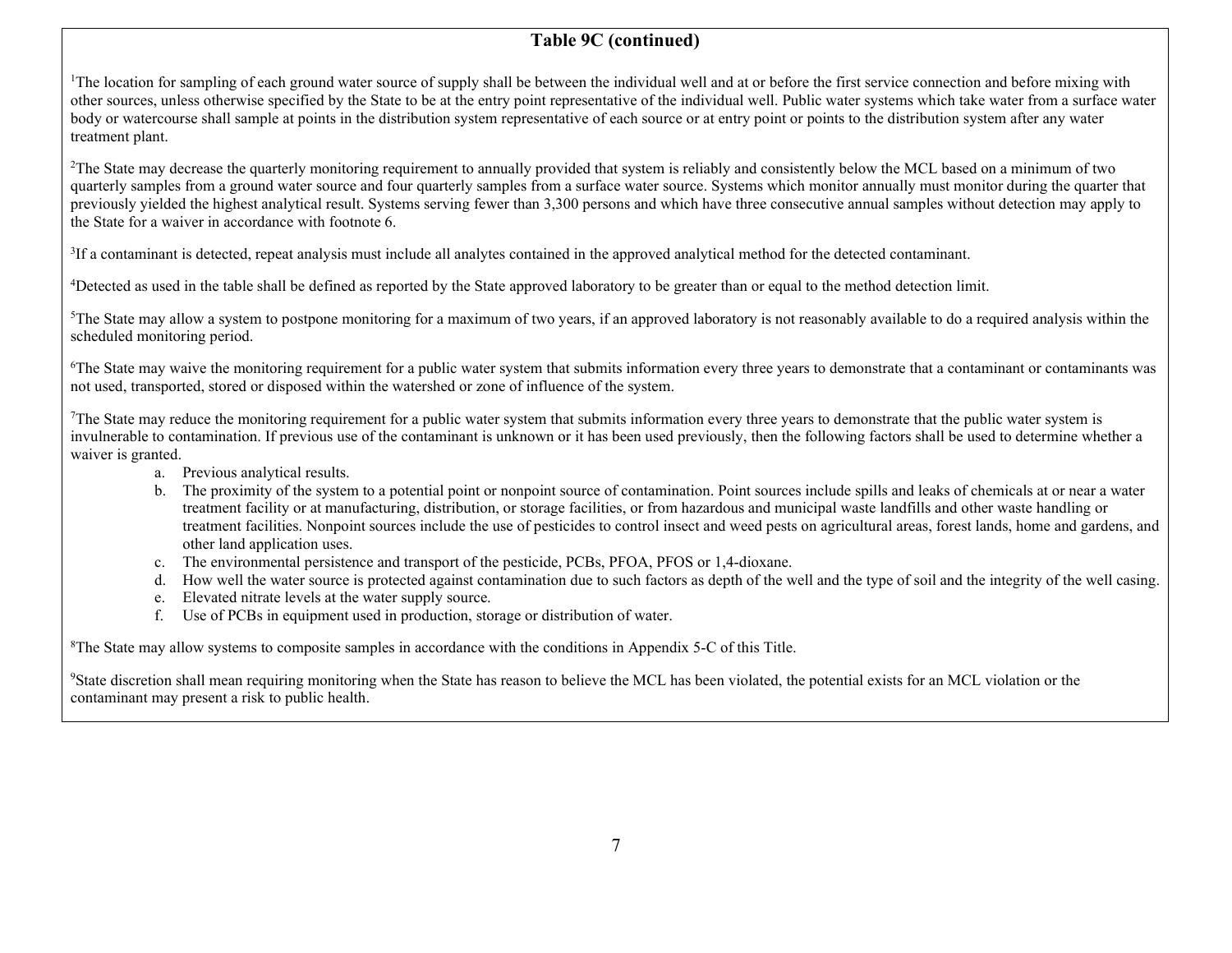Section 5-1.52 Table 13 is amended to read as follows: **Table 13 – REQUIRED NOTIFICATIONS** 

| <b>Contaminant/Situation</b>           | <b>Single sample exceeds</b>                    | MCL/MRDL/TT <sup>1</sup> | <b>Failure to meet monitoring</b> |
|----------------------------------------|-------------------------------------------------|--------------------------|-----------------------------------|
| (Subpart 5-1 citations)                | MCL/MRDL <sup>1</sup>                           | violation                | requirements and/or failure to    |
|                                        |                                                 |                          | use applicable testing            |
|                                        |                                                 |                          | procedure                         |
| Public Health Hazard (Section 5-       | Not applicable                                  | <b>State</b>             | <b>State</b>                      |
| $1.1(bz)$ ) <sup>2</sup>               |                                                 | Tier 1                   | Tier 1                            |
| Escherichia coli (E. coli) in          | State <sup>3</sup> Not applicable, or Tier $14$ | <b>State</b>             | <b>State</b>                      |
| distribution system (Section 5-        |                                                 | Tier 1                   | Tier 3, or Tier $15$              |
| 1.52, Tables 6, 11 and 11B)            |                                                 |                          |                                   |
| E. coli or other fecal indicator       | Tier $1^{2,3,5,6}$                              | Tier $16$                | <b>State</b>                      |
| detected in ground water source        |                                                 |                          | Tier 3, or Tier $1^{2,5,7}$       |
| at system not providing both 4-        |                                                 |                          |                                   |
| log virus treatment and process        |                                                 |                          |                                   |
| compliance monitoring (Section         |                                                 |                          |                                   |
| 5-1.52, Tables 6, 11 and 11B)          |                                                 |                          |                                   |
| Total coliform in distribution         | Not applicable                                  | State <sup>8</sup>       | <b>State</b>                      |
| system (Section 5-1.52, Tables 6,      |                                                 | Tier 2, or Tier $19$     | Tier 3, or Tier 2 as directed by  |
| 11 and 11B)                            |                                                 |                          | <b>State</b>                      |
| <b>Entry Point Turbidity monthly</b>   | State <sup>10</sup>                             | <b>State</b>             | <b>State</b>                      |
| average (Section 5-1.52, Tables 4      |                                                 | Tier 2                   | Tier 3                            |
| and $10$ )                             |                                                 |                          |                                   |
| Entry Point Turbidity two-day          | <b>State</b>                                    | <b>State</b>             | <b>State</b>                      |
| average (Section 5-1.52, Tables 4      |                                                 | Tier 2, or Tier $1^{11}$ | Tier 3                            |
| and $10$ )                             |                                                 |                          |                                   |
| Raw Water Turbidity                    | <b>State</b>                                    | <b>State</b>             | <b>State</b>                      |
| (Subdivision $5-1.30(d)$ and           |                                                 | Tier 2, or Tier $1^{11}$ | Tier 3                            |
| Section 5-1.52, Table 10A)             |                                                 |                          |                                   |
| <b>Filtered Water Turbidity Single</b> | <b>State</b>                                    | <b>State</b>             | <b>State</b>                      |
| exceedance of the maximum              |                                                 | Tier 2, or Tier $1^{11}$ | Tier 3                            |
| allowable Turbidity level              |                                                 |                          |                                   |
| (Section 5-1.52, Tables 4A and         |                                                 |                          |                                   |
| 10A)                                   |                                                 |                          |                                   |
| <b>Filtered Water Turbidity</b>        | Not applicable                                  | <b>State</b>             | <b>State</b>                      |
| Treatment Technique violation          |                                                 | Tier 2                   | Tier 3                            |
| (Section 5-1.52, Tables 4A and         |                                                 |                          |                                   |
| 10A)                                   |                                                 |                          |                                   |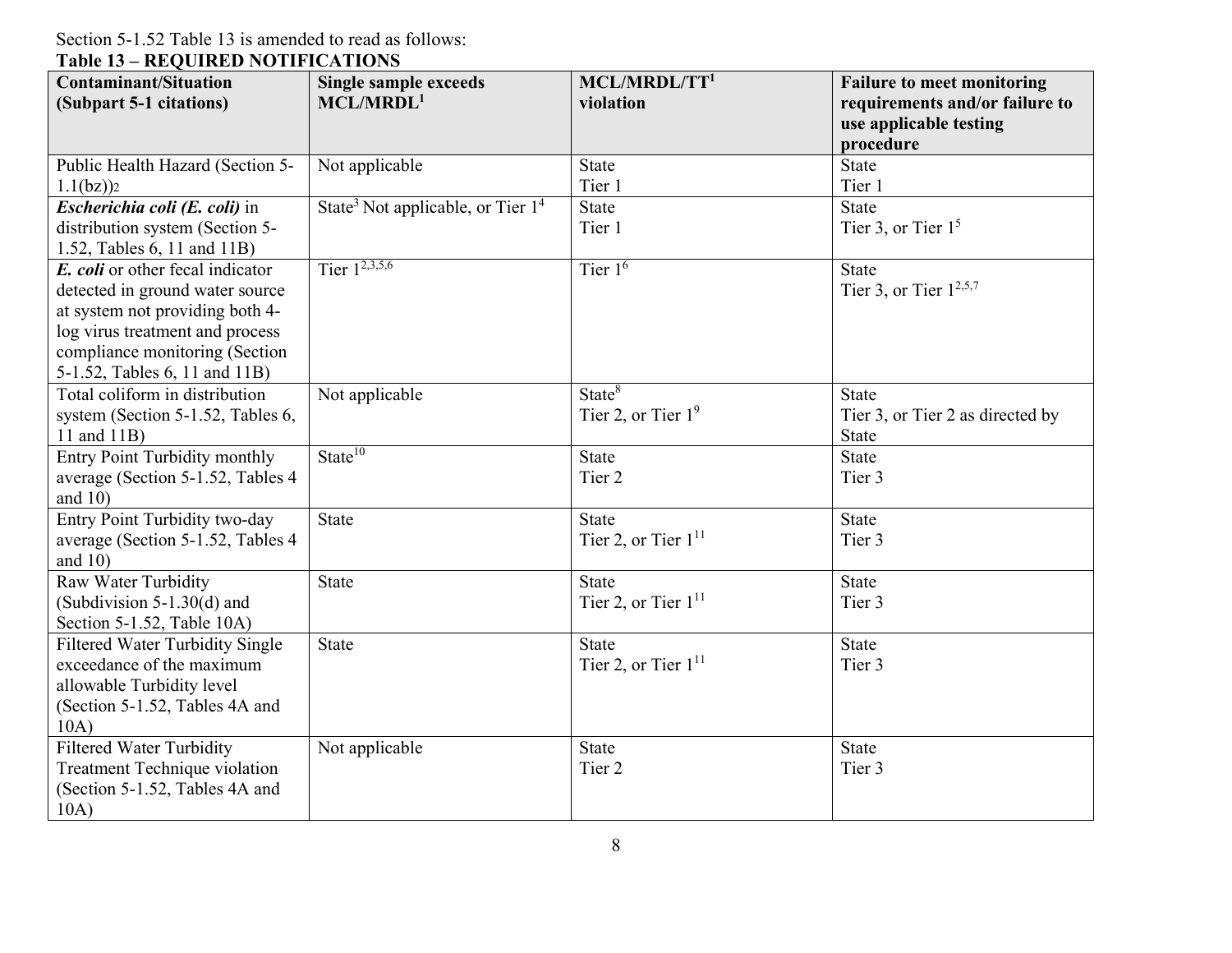| Table 13 (cont.)                                                                                                                                                                      |                                                       |                                         |                                                                                                         |  |  |
|---------------------------------------------------------------------------------------------------------------------------------------------------------------------------------------|-------------------------------------------------------|-----------------------------------------|---------------------------------------------------------------------------------------------------------|--|--|
| <b>Contaminant/Situation</b><br>(Subpart 5-1 citations)                                                                                                                               | <b>Single sample exceeds</b><br>MCL/MRDL <sup>1</sup> | $MCL/MRDL/TT1$ violation                | <b>Failure to meet monitoring</b><br>requirements and/or failure to<br>use applicable testing procedure |  |  |
| <b>Distribution Point Turbidity</b>                                                                                                                                                   | Not applicable                                        | State                                   | <b>State</b>                                                                                            |  |  |
| (Section 5-1.52, Tables 5, 10 and<br>10A)                                                                                                                                             |                                                       | Tier 2                                  | Tier 3                                                                                                  |  |  |
| <b>Treatment Technique violations</b><br>other than turbidity12,13 (Sections<br>5-1.12, 5-1.30, 5-1.32, 5-1.81,<br>and 5-1.83 and Subdivision 5-<br>1.71(d)                           | Not applicable                                        | State<br>Tier 2, or Tier $1^{2,13}$     | <b>State</b><br>Tier $3^{13}$ , or Tier $2^{12}$                                                        |  |  |
| Free chlorine residual less than<br>$0.2 \text{ mg/L}$ at the entry point 14<br>(Subdivision $5-1.30(d)$ )                                                                            | Not applicable                                        | <b>State</b>                            | Not applicable                                                                                          |  |  |
| Free chlorine residual less than<br>required minimum for a ground<br>water system or ground water<br>source required to provide 4-log<br>virus treatment15 (Subdivision 5-<br>1.30(a) | Not applicable                                        | State<br>Tier 2, or Tier $19$           | Tier 2                                                                                                  |  |  |
| Inorganic chemicals and physical<br>characteristics listed in Tables 8A<br>and 8B (Section 5-1.52, Tables 1,<br>8A, and 8B)                                                           | <b>State</b>                                          | <b>State</b><br>Tier 2                  | <b>State</b><br>Tier 3                                                                                  |  |  |
| Chloride, iron, manganese, silver,<br>sulfate, and zinc (Section 5-1.52,<br>Tables 1 and 8D)                                                                                          | Not applicable                                        | <b>State</b><br>Tier 3                  | <b>State</b><br>Tier 3                                                                                  |  |  |
| Sodium (Section 5-1.52, Tables 1<br>and 8D)                                                                                                                                           | State if the level exceeds 20 mg/L                    | Tier 2 if the level exceeds 270<br>mg/L | Tier 3                                                                                                  |  |  |
| Nitrate, Nitrite, Total Nitrate and<br>Nitrite (Section 5-1.52, Tables 2<br>and 8C)                                                                                                   | <b>State</b>                                          | State<br>Tier 1                         | <b>State</b><br>Tier 1, or Tier $3^{16}$                                                                |  |  |
| Lead and Copper (Sections 5-<br>1.40 to $1.48$ )                                                                                                                                      | Not applicable                                        | <b>State</b><br>Tier 2                  | <b>State</b><br>Tier                                                                                    |  |  |
| Organic Chemicals Group 1 and<br>2 (Section 5-1.52, Table 9C)                                                                                                                         | State                                                 | <b>State</b><br>Tier 2                  | State<br>Tier 3                                                                                         |  |  |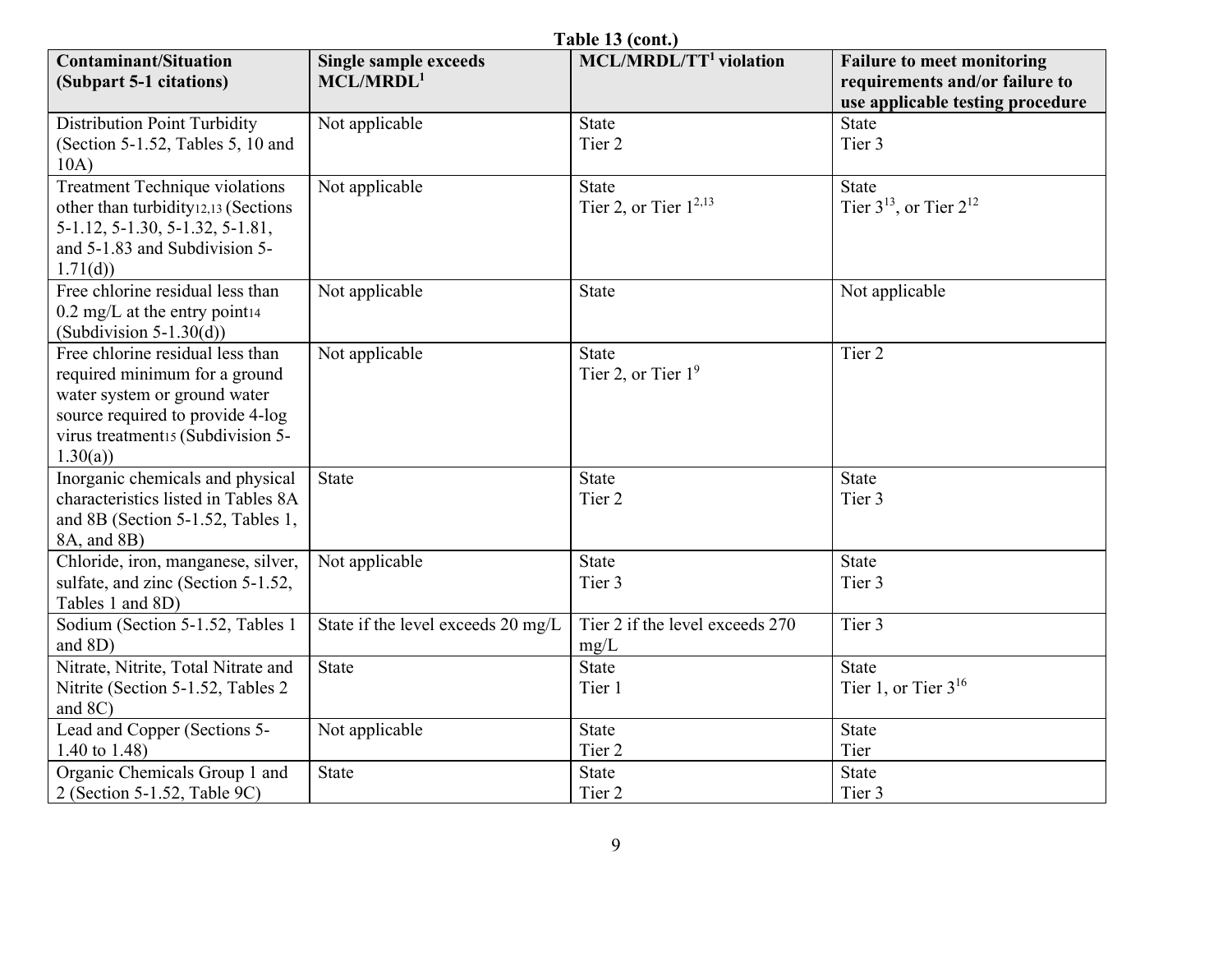| Table 13 (cont.)                                                                                                                  |                                                                                                                                                       |                               |                                                                                                            |  |  |
|-----------------------------------------------------------------------------------------------------------------------------------|-------------------------------------------------------------------------------------------------------------------------------------------------------|-------------------------------|------------------------------------------------------------------------------------------------------------|--|--|
| <b>Contaminant/Situation</b><br>(Subpart 5-1 citations)                                                                           | <b>Single sample exceeds</b><br><b>MCL/MRDL1</b>                                                                                                      | <b>MCL/MRDL/TT1</b> violation | <b>Failure to meet monitoring</b><br>requirements and/or failure to<br>use applicable testing<br>procedure |  |  |
| Acrylamide and Epichlorohydrin                                                                                                    | Not applicable                                                                                                                                        | State                         | Not applicable                                                                                             |  |  |
| $(Subdivision 5-1.51(m))$                                                                                                         |                                                                                                                                                       | Tier 2                        |                                                                                                            |  |  |
| Operation under a variance [or],<br>exemption or deferral (sections 5-<br>1.90 to 5-1.96 and section 5-<br>1.51(p)                | Not applicable                                                                                                                                        | Tier 3                        | Not applicable                                                                                             |  |  |
| Violation of conditions of a<br>variance [or], exemption or<br>deferral (sections $5-1.90$ to $5-1.96$<br>and section $5-1.51(p)$ | Not applicable                                                                                                                                        | <b>State</b><br>Tier 2        | Not applicable                                                                                             |  |  |
| Disruption of water service of<br>four hours or more (Subdivision<br>$5-1.23(b)$                                                  | Not applicable<br>$\mathbf{r}$ and $\mathbf{r}$ and $\mathbf{r}$ and $\mathbf{r}$ and $\mathbf{r}$ and $\mathbf{r}$ and $\mathbf{r}$ and $\mathbf{r}$ | State <sup>19</sup><br>$\sim$ | Not applicable                                                                                             |  |  |

<sup>1</sup>MCL-maximum contaminant level, MRDL-maximum residual disinfectant level, TT-treatment technique

<sup>2</sup>Community systems must describe in their annual water supply statement (see section 5-1.72(e) and (f)) any Public Health Hazard that is determined to be a violation, and any uncorrected significant deficiency, and must indicate whether corrective action has been completed. This notice must be repeated every year until the annual report documents that corrective action has been completed in accordance with section 5-1.22 of this Subpart.

<sup>3</sup>State notification must be made by the supplier of water within 24 hours of learning of an *E. coli* positive sample.

<sup>4</sup>Public notification normally does not have to be issued for an *E. coli* positive sample prior to the results of the repeat samples. However, there may be situations where the State determines that a Tier 1 notification is necessary to protect the public health. The supplier of water must provide the Tier 1 notification no later than 24 hours after learning of the State's determination.

<sup>5</sup>Failure to test for *E. coli* requires a Tier 1 notification if testing is not performed after any repeat sample tests positive for coliform. All other *E. coli* monitoring and testing procedure violations require Tier 3 notification.

<sup>6</sup>At a ground water system, Tier 1 notification is required after initial detection of *E. coli* or other fecal indicator in raw source water, if the system does not provide 4-log virus treatment and process compliance monitoring. Confirmation of *E. coli* or other fecal indicator in the source water requires Tier 1 notification. Failure to take confirmatory samples may be a public health hazard requiring Tier 1 notification.

<sup>7</sup>Notice of the fecal indicator positive raw water sample must be made in the annual water supply statement (see section 5-1.72(e)), until the annual report documents that corrective action has been completed.

<sup>8</sup>State notification must be made by the supplier of water within 24 hours of learning of the violation.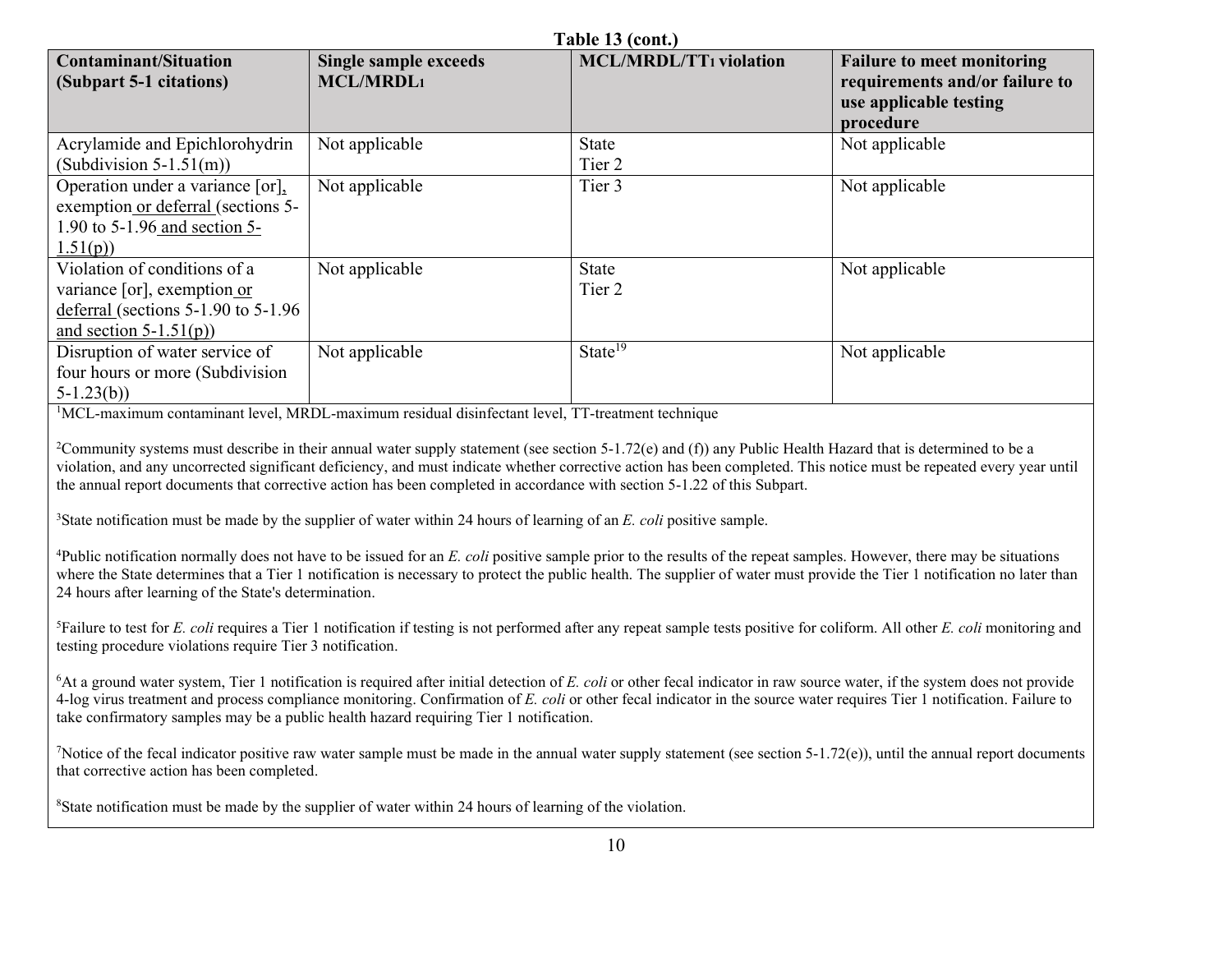### **Table 13 (cont)**

 $9$ Tier 2 notification is normally required; however, there may be situations where the State determines that a Tier 1 notification is necessary to protect the public health. The supplier of water must provide the Tier 1 notification no later than 24 hours after learning of the State's determination.

<sup>10</sup>If the daily entry point analysis exceeds one NTU, a repeat sample must be taken as soon as practicable, and preferably within one hour. If the repeat sample exceeds one NTU, the supplier of water must make state notification.

<sup>11</sup>Systems must consult with the State within 24 hours after learning of the violation. Based on this consultation, the State may subsequently decide to elevate the violation from a Tier 2 to a Tier 1 notification. If consultation does not take place within the 24-hour period, the water system must distribute a Tier 1 notification no later than 48 hours after the system learns of the violation.

 $^{12}$ These violations include the following: failure to comply with the treatment technique or monitoring requirements in section 5-1.30(a), (b), (c), and (g) of this Subpart; failure to comply with the avoidance criteria in section 5-1.30(c) of this Subpart; failure to cover a finished water storage facility or treat its discharge required in section 5-1.32 of this Subpart; failure to report to the state information required in section  $5-1.72(c)(3)$  of this Subpart; failure to maintain records required in section 5-1.72(d)(7) of this Subpart; and failure to meet the treatment and bin classification requirements associated with *Cryptosporidium* in section 5-1.83 of this Subpart. Failure to collect three or more samples for *Cryptosporidium* analysis as required in section 5-1.81 of this Subpart is a Tier 2 violation requiring

public notification. Failure to perform any other monitoring and testing procedure as required in section 5-1.81 of this Subpart is a Tier 3 violation.

<sup>13</sup>Any significant deficiency that is not corrected, or where correction has not begun according to a State-approved corrective action plan within 120 days, or as directed by the State, is a TTV and must be addressed in accordance with section 5-1.12. If the deficiency is a public health hazard, the deficiency must be addressed as directed by the State and Tier 1 notification is required.

<sup>14</sup>Applies to systems that have surface water or groundwater directly influenced by surface water as a source and use chlorine. The system must make State notification whether the residual was restored to at least 0.2 mg/L within four hours.

<sup>15</sup>Required minimum chlorine residual at point that demonstrates adequate CT for disinfected water from ground water sources at first customer.

<sup>16</sup>Failure to take a confirmation sample within 24 hours for nitrate or nitrite after an initial sample exceeds the MCL requires a Tier 1 notification. Other monitoring violations for nitrate or nitrite require a Tier 3 notification.

<sup>17</sup>Failure to monitor for chlorine dioxide at the entrance to the distribution system the day after exceeding the MRDL at the entrance to the distribution system requires a Tier 2 notification. Other monitoring violations for chlorine dioxide at the entrance to the distribution system require a Tier 3 notification.

<sup>18</sup>If any daily sample taken at the entrance to the distribution system exceeds the MRDL for chlorine dioxide and one or more samples taken in the distribution system the next day exceed the MRDL, Tier 1 notification is required. Failure to take the required samples in the distribution system the day after the MRDL is exceeded at the entry point also triggers Tier 1 notification.

 $19$ Tier 1 notification is required if the situation meets the definition of a public health hazard.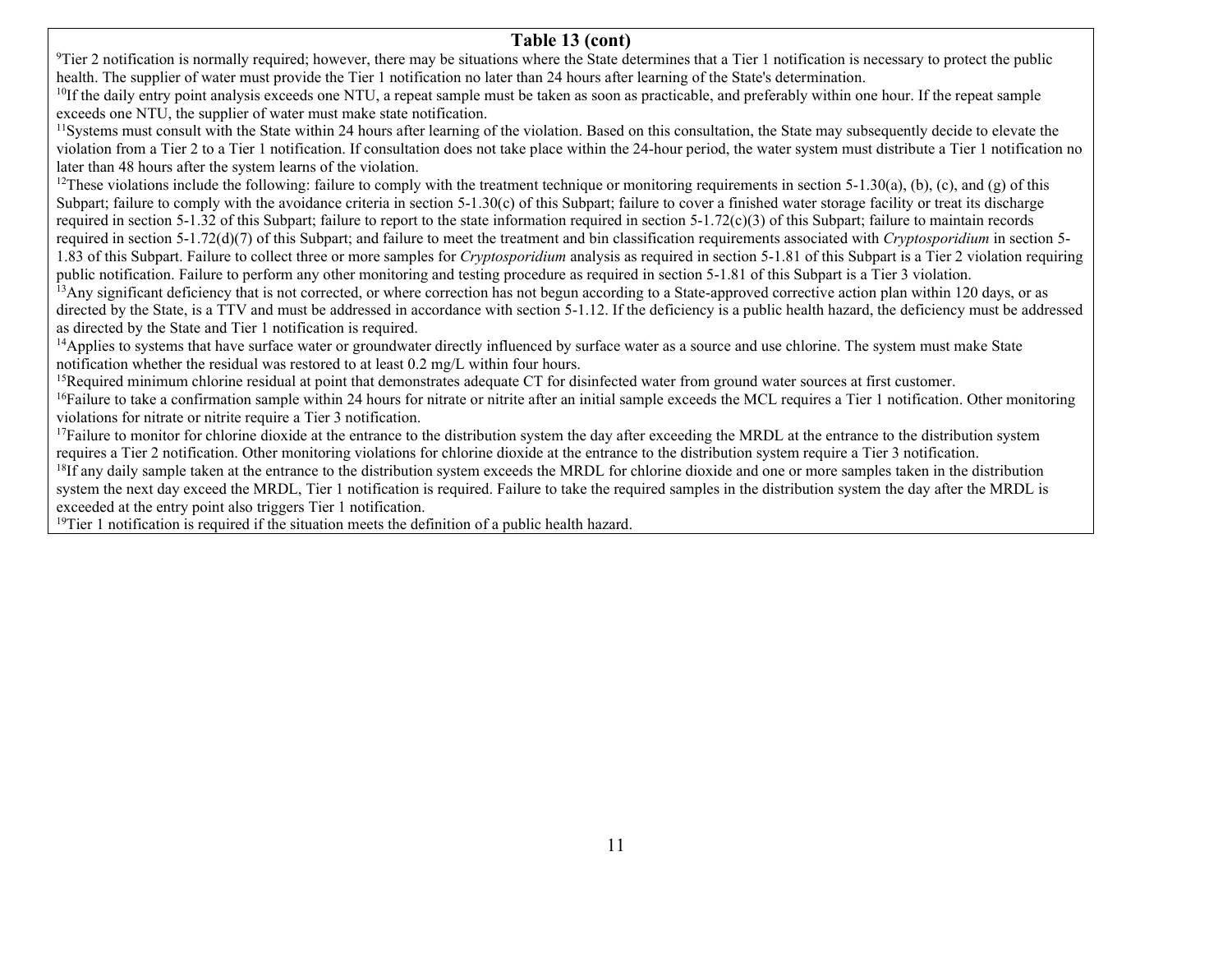Section 5-1.91 (d) is amended to read as follows:

(d) The technologies listed in this section are the best technology, treatment techniques, or other means available for achieving compliance with the maximum contaminant levels for organic chemicals listed in section 5-1.52 table 3 of this Subpart:

### **BEST AVAILABLE TECHNOLOGIES (BATs)**

| Contaminant                | <b>Best Available Technologies</b> |                           |        |  |
|----------------------------|------------------------------------|---------------------------|--------|--|
|                            | PTA <sup>1</sup>                   | GAC <sup>2</sup>          | $OX^3$ |  |
| Alachlor                   |                                    | X                         |        |  |
| Aldicarb                   |                                    | $\overline{X}$            |        |  |
| Aldicarb sulfone           |                                    | $\boldsymbol{\mathrm{X}}$ |        |  |
| Aldicarb sulfoxide         |                                    | $\overline{\text{X}}$     |        |  |
| Atrazine                   |                                    | X                         |        |  |
| Benzene                    | X                                  | $\overline{X}$            |        |  |
| Benzo(a)pyrene             |                                    | $\boldsymbol{\mathrm{X}}$ |        |  |
| Carbofuran                 |                                    | $\overline{\text{X}}$     |        |  |
| Carbon tetrachloride       | $\overline{X}$                     | $\overline{\text{X}}$     |        |  |
| Chlordane                  |                                    | $\boldsymbol{\mathrm{X}}$ |        |  |
| Dalapon                    |                                    | $\overline{\text{X}}$     |        |  |
| Di(2-ethylhexyl)adipate    | X                                  | $\overline{X}$            |        |  |
| Di(2-ethylhexyl)phthalate  |                                    | $\mathbf X$               |        |  |
| $2,4-D$                    |                                    | $\boldsymbol{\mathrm{X}}$ |        |  |
| Dibromochloropropane       | $\boldsymbol{\mathrm{X}}$          | $\mathbf X$               |        |  |
| 1,1-Dichloroethylene       | $\overline{X}$                     | X                         |        |  |
| para-Dichlorobenzene       | X                                  | $\boldsymbol{\mathrm{X}}$ |        |  |
| o-Dichlorobenzene          | $\overline{X}$                     | X                         |        |  |
| 1,2-Dichloroethane         | X                                  | $\boldsymbol{\mathrm{X}}$ |        |  |
| cis-1,2-Dichloroethylene   | X                                  | $\boldsymbol{\mathrm{X}}$ |        |  |
| trans-1,2-Dichloroethylene | $\boldsymbol{\mathrm{X}}$          | $\boldsymbol{\mathrm{X}}$ |        |  |
| Dichloromethane            | $\overline{X}$                     |                           |        |  |
| 1,2-Dichloropropane        | $\overline{X}$                     | X                         |        |  |
| Dinsoeb                    |                                    | $\boldsymbol{\mathrm{X}}$ |        |  |
| 1,4-Dioxane                |                                    |                           | X      |  |
| Endothal                   |                                    | X                         |        |  |
| Endrin                     |                                    | X                         |        |  |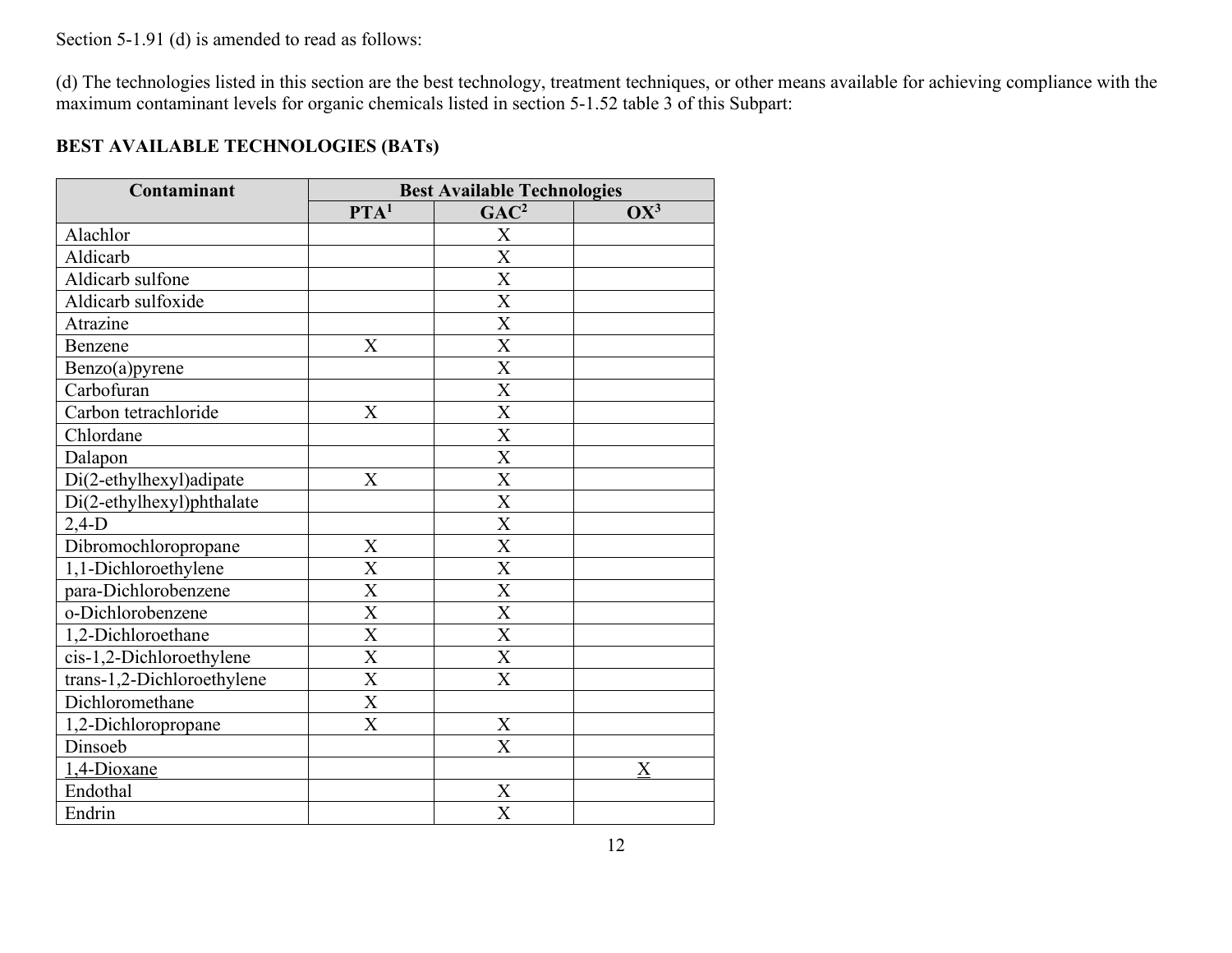| Ethylbenzene                  | $\mathbf X$               | $\mathbf X$               |   |
|-------------------------------|---------------------------|---------------------------|---|
| Ethylene dibromide            | $\overline{X}$            | $\overline{\text{X}}$     |   |
| Glyphosate                    |                           |                           | X |
| Heptachlor                    |                           | X                         |   |
| Heptachlor epoxide            |                           | $\boldsymbol{\mathrm{X}}$ |   |
| Hexachlorobenzene             |                           | $\overline{\text{X}}$     |   |
| Hexachlorocyclopentadiene     | X                         | $\boldsymbol{\mathrm{X}}$ |   |
| Lindane                       |                           | $\overline{\text{X}}$     |   |
| Methoxychlor                  |                           | $\mathbf X$               |   |
| Monochlorobenzene             | $\boldsymbol{X}$          | $\overline{\text{X}}$     |   |
| Oxamyl (Vydate)               |                           | $\overline{\mathrm{X}}$   |   |
| <b>PCBs</b>                   |                           | $\mathbf X$               |   |
| Pentachlorophenol             |                           | $\overline{\text{X}}$     |   |
| Perfluorooctanesulfonic acid  |                           | $\overline{\mathbf{X}}$   |   |
| (PFOS)                        |                           |                           |   |
| Perfluorooctanoic acid (PFOA) |                           |                           |   |
| Picloram                      |                           | $\frac{X}{X}$             |   |
| Simazine                      |                           | $\overline{\text{X}}$     |   |
| Styrene                       | $\boldsymbol{\mathrm{X}}$ | $\boldsymbol{\mathrm{X}}$ |   |
| 2,3,7,8-TCDD (Dioxin)         |                           | $\overline{\text{X}}$     |   |
| Tetrachloroethylene           | $\boldsymbol{\mathrm{X}}$ | $\overline{\text{X}}$     |   |
| Toluene                       | $\overline{\text{X}}$     | $\overline{\text{X}}$     |   |
| Toxaphene                     |                           | $\overline{\text{X}}$     |   |
| $2,4,5$ -TP                   |                           | $\overline{X}$            |   |
| 1,2,4-Trichlorobenzene        | $\mathbf X$               | $\mathbf X$               |   |
| 1,1,1-Trichloroethane         | $\overline{\text{X}}$     | $\boldsymbol{\mathrm{X}}$ |   |
| 1,1,2-Trichloroethane         | $\overline{\text{X}}$     | $\overline{\text{X}}$     |   |
| Trichloroethylene             | $\overline{\mathbf{X}}$   | $\overline{\mathrm{X}}$   |   |
| Vinyl chloride                | $\overline{\text{X}}$     |                           |   |
| Xylenes (total)               | $\boldsymbol{\mathrm{X}}$ | X                         |   |
| TTHM, HAA5, Bromate,          |                           |                           |   |
| Chlorite <sup>4</sup>         |                           |                           |   |

<sup>1</sup>Packed Tower Aeration

<sup>2</sup>Granular Activated Carbon